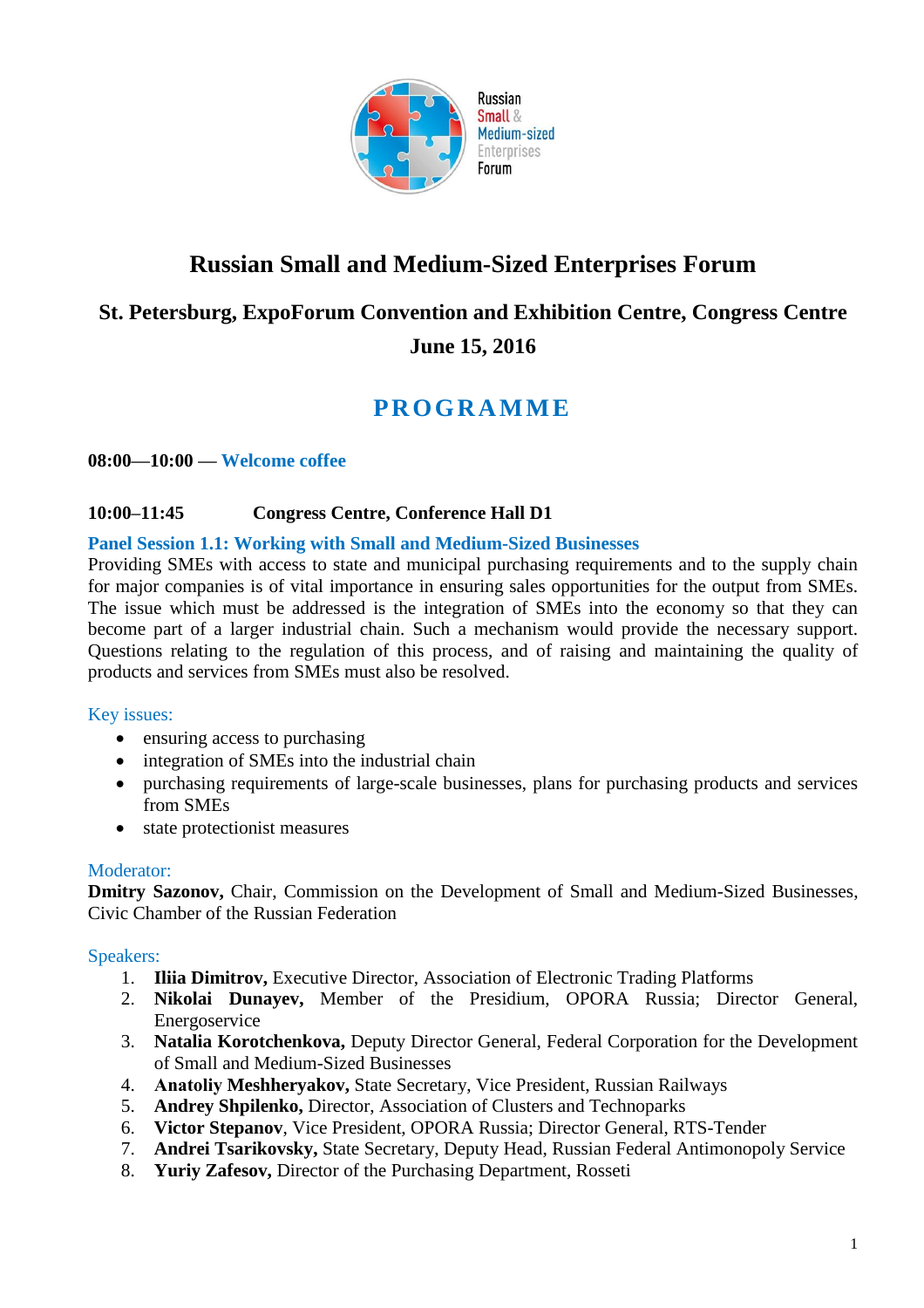## Experts:

- **Konstantin Guselnikov,** General Director, Fininvestconsulting
- **Alexander Karelin,** Factoring Managing Director, Promsvyazbank, General Director, Promsvyazfactoring
- **Alexander Mulyakaev,** General Director, Glass Design

# **10:00–11: 45 Congress Centre, Conference Hall D2**

#### **Panel Session 1.2: Reducing Administrative Barriers to Business**

The administrative and legal regulatory systems in some sectors and areas remain unfriendly to smaller businesses and do not take into account the specifics of how smaller economic units operate. The cost of adhering to regulatory requirements is rising continually. Reporting requirements for businesses are also increasing. In his Address to the Federal Assembly, the Russian President set the task of eliminating superfluity and duplication in the functions of the supervisory and regulatory organs. This will require, among other things, that all administrative barriers be listed and that all electronic services be unified into one system. The successful completion of the task set depends to a large degree on how effectively this is carried out. Frequent changes to legislation also have a negative effect on doing business.

## Key issues:

- improving tax legislation
- legal support for entrepreneurs
- a single legislative base for SMEs
- elimination of superfluity and duplication in the functions of the supervisory and regulatory organs

# Moderator: **Alexander Kalinin,** President, OPORA Russia

## Speakers:

- 1. **Anastasia Alekhnovich**, Head, Expert Centre under the Presidential Ombudsman for the Protection of Entrepreneurs' Rights
- 2. **Leonid Aronov,** Vice-President, St.Petersburg Union of Entrepreneurs
- 3. **Andrey Bastrakov,** lawyer, Egorov Puginsky Afanasiev & Partners
- 4. **Alexander Bragin,** Executive Director, Forum Analytical Centre
- 5. **Vladimir Gruzdev,** Chairman Russian Young Entrepreneurs' Alliance
- 6. **Vladislav Korochkin,** First Vice President, OPORA Russia
- 7. **Alina Lavrentieva,** Partner, Private Company Services Leader, PwC
- 8. **Dmitry Satin,** Deputy Head, Federal Tax Service of Russia

- **Rinat Enikeev,** Deputy Director, Department of supervisory activities and prophylactic work, Russian Emergencies Ministry
- **Vitaly Fateichev,** Chairman of St. Petersburg Regional Branch, Delovaya Rossiya (Business Russia)
- **Sergey Fedorov,** Chairman of the Management Board, Association of Industrialists and Businessmen
- **Nikolay Tsiganov,** President, Premier Holding
- **Vyacheslav Traktovenko,** Vice President, Bankers House St. Petersburg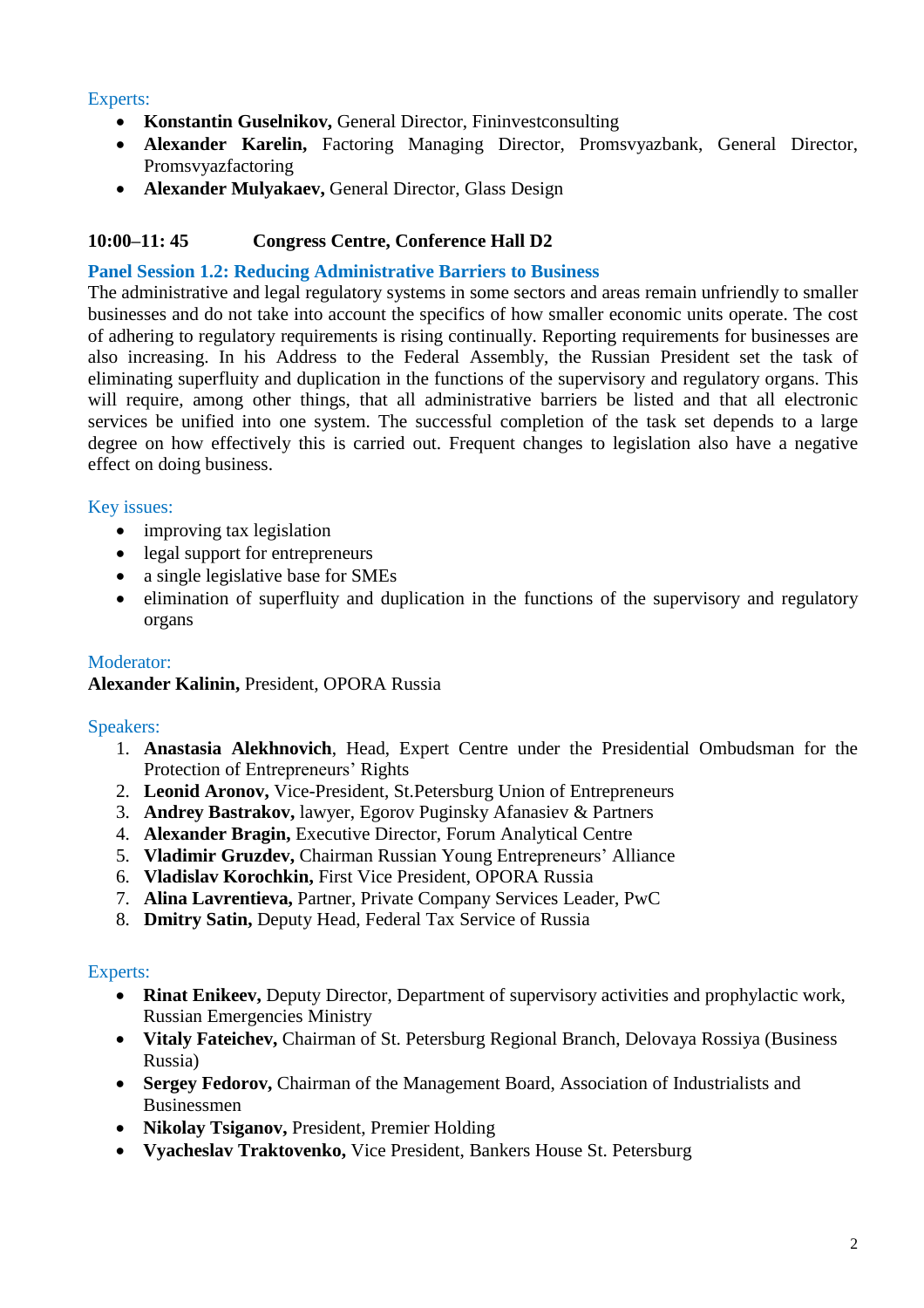## **10:00–11: 45 Congress Centre, Conference Hall D4**

#### **Panel Session 1.3: Educational Projects for Small and Medium-Sized Businesses**

There is a shortage of both qualified and unqualified staff in many business sectors, including SMEs. This calls for a development of methods used to train and retrain staff, and for close cooperation between educational institutions and business, and for a breakthrough in entrepreneurial potential. Today only 4.7% of Russians of working age are starting a business of their own (data from the Global Entrepreneurship Monitor for Russia 2014).

#### Key issues:

- creating a positive image of entrepreneurs, business education
- cooperation with higher professional educational institutions and vocational secondary schools
- increasing qualification levels among employees
- staff training programmes

#### Moderator:

**Andrei Sharov,** Vice President, Head, Small Business Development Department, Sberbank

#### Speakers:

- 1. **Elena Bocherova,** Vice-President, Head of the Executive Committee, Delovaya Rossiya (Business Russia)
- 2. **Alexey Grigoriev,** Chief Representative, METRO AG (Germany)
- 3. **Mikhail Fedorenko,** General Director, Delovaya Sreda (Business Environment)
- 4. **Svetlana Kuznetsova, Advisor To the General Director,** Federal Corporation for the Development of Small and Medium-Sized Businesses
- 5. **Maxim Parshin,** Director, Department for the Development of Small and Medium-Sized Businesses and Competition, Ministry of Economic Development of the Russian Federation
- 6. **Eugenia Shokhina,** President, RSPP Business School
- 7. **Vyacheslav Shoptenko,** Director, Institute of Organizational Development and Strategic Initiatives, Russian Presidential Academy of National Economy and Public Administration (RANEPA)

## Experts:

- **Maxim Chereshnev,** Chairman of the Board, Russian Trade and Economic Development Council
- S**ergey Fedorinov,** CEO, Ulmart
- **Dmitry Yagodkin,** General Director, DEMETRA-NOVA

## **12:00–13:15 Congress Centre, Conference Hall D1**

#### **Plenary session: Tools for Growing Small and Medium-Sized Enterprise in Latin America and the Caribbean**

Cooperation between Russia and Latin American and Caribbean nations is growing confidently in the current economic climate. To strengthen this interaction, our countries must regularly share best practices and build direct relationships between our business communities.

#### Key issues:

- the place and role of small and medium-sized businesses in national economies
- best practices in supporting small and medium-sized enterprise developed in Latin America and the Caribbean
- the most promising trends in cooperation between Russia and Latin American and Caribbean nations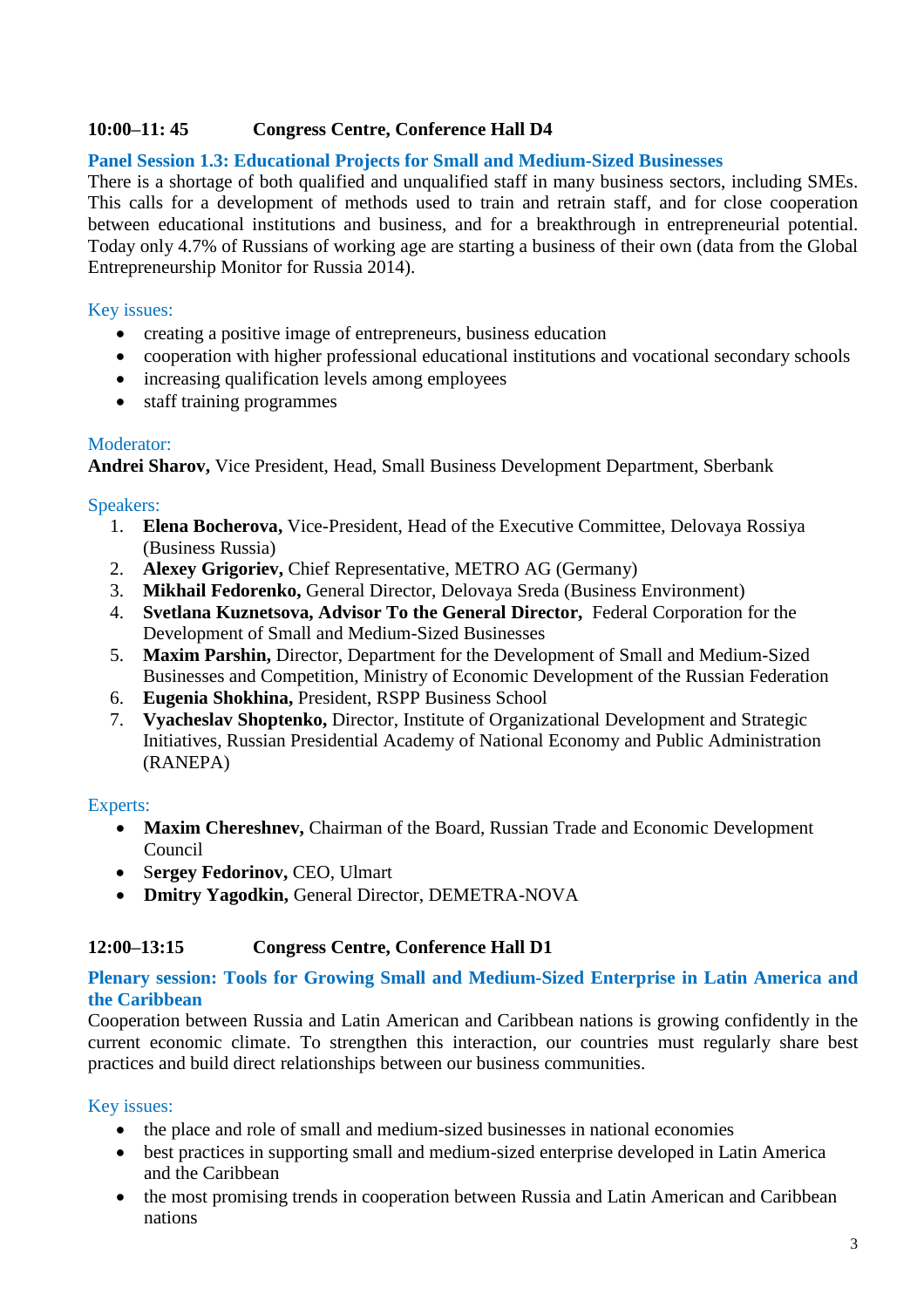# Moderator:

**Victor Ermakov**, Special Representative of the Presidential Commission for Entrepreneurs' Rights

## Speakers:

- 1. **Rafael Enrique Gonzalez Alemán**, General Director, Under Secretary of Commerce and Investments, Ministry of Foreign Affairs of Argentina
- 2. **Siglien Burleson,** Minister of Trade and Industry of Suriname
- 3. **Ricardo Bosnic**, Subdirector of Development, PROChile
- 4. **Jaime Eduardo Juarez Arias**, Trade and Investment Counsellor, PROMÉXICO for Russia, Belarus & Armenia
- 5. **Manuela Lima,** Manager, Business Intelligence and Corporate Strategy Unit, APEX
- 6. **Jessy Petit-Fr**è**re,** Minister of Commerce and Industry of Haiti

# **12:00–13:15 Congress Centre, Conference Hall D4**

**Finnish-Russian Roundtable: Building a Winning Finnish-Russian Coalition in Technology Industry: How to Form an Efficient Subcontracting Chain in the New Economic Reality?**

Finnish and Russian SMEs are facing a new economic reality: economic sanctions and counter sanctions, decrease in Finnish export activities in Russia, dramatic change of rouble exchange rate, activization of Russian import substitution, localization of imported goods production and support for

Russian companies' export activities, new competitive advantages of products made in Russia, switch

to the perception of China as the best place for localization. Finnish SMEs want to keep or increase their presence on the Russian market and consider opening production facilities in Russia. They will bring to Russia new technologies, highly competitive products, modern equipment and business models. Russian SMEs with export potential can use new competitive advantages due to the rouble exchange rate and need reliable partners and subcontractors/contractors abroad, e.g. in Finland.

## Key issues:

- working in the new and rapidly changing economic reality: first results and perspectives for Finnish-Russian SME cooperation in both countries.
- Finnish SMEs on the Russian market: export operations, import substitution and localization.
- Russian SMEs in Finland: potential, expectations and reality.
- sharing experience: real business cases.

## Moderators:

**Takhir Bikbaev,** Board Member, OPORA Russia **Anders Blom,** Board Chairman, Eurofacts Oy

## Speakers:

- 1. **Vladimir Ilivitzky,** CEO, RTL-Inductives
- 2. **Eero Kotkasaari**, CEO, Joutsen Oy; Co-Chair, SME Working Group, Russian-Finnish Intergovernmental Commission for Economic Cooperation
- 3. **Maxim Meiksin,** Chairman of the Committee on Industrial Policy and Innovation of St.Petersburg
- 4. **Thomas Palmgren,** Head of International Affairs, Federation of Finnish Enterprises
- 5. **Timo Parmasuo**, Board Member, Meconet Oy; Chairman, SME Group, Group of Finnish Advisers to the Government of Saint Petersburg
- 6. **Dmitry Petrovichev,** Presidium Member, OPORA Russia
- 7. **Armen Sarkisyan**, CEO, G-Derm
- 8. **Representative of Committee for Entrepreneurship and Consumer Market Development of St.Petersburg**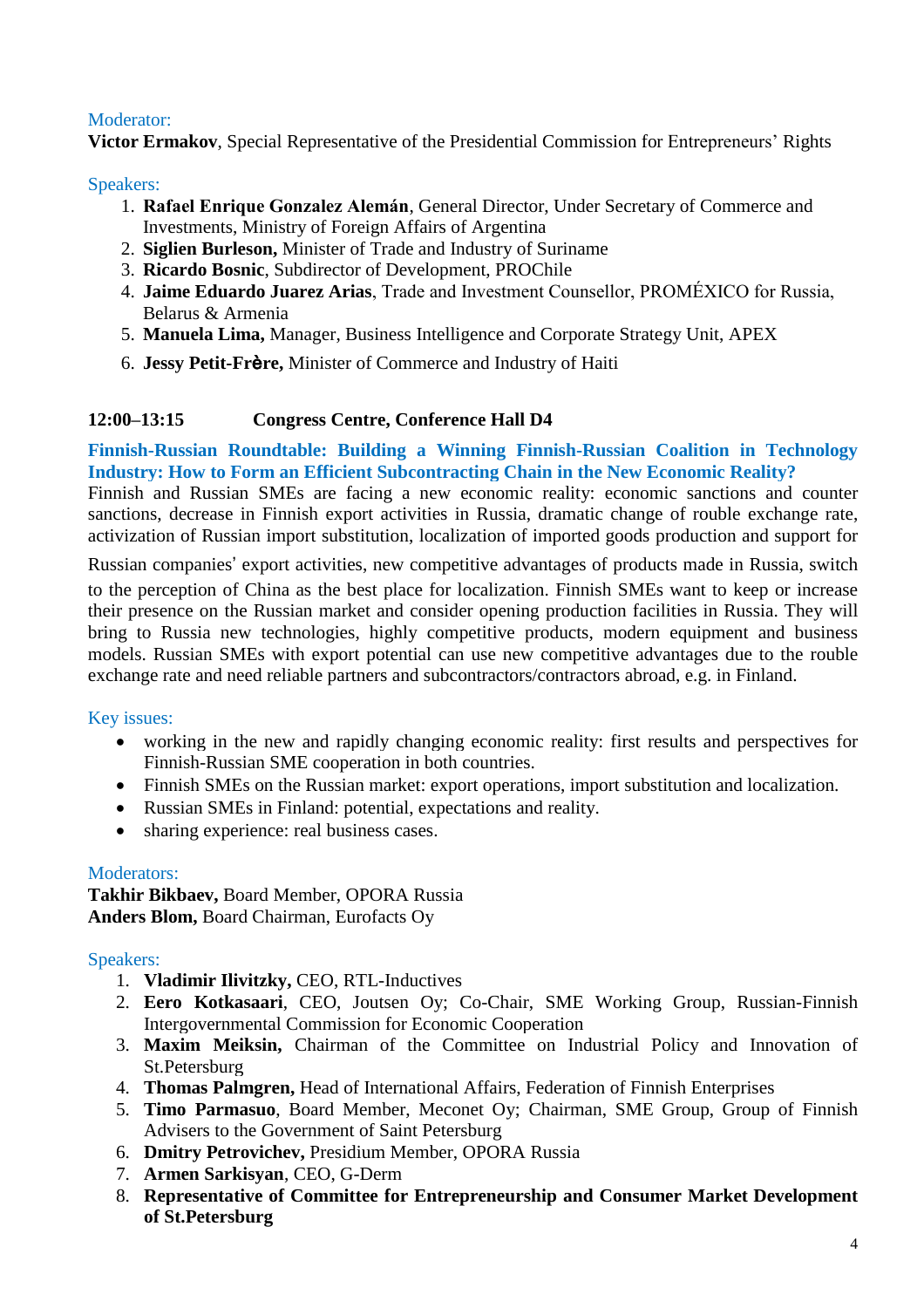## Experts:

- **Maxim Balanev,** Executive Director, St.Petersburg Found for Business Development
- **Victoria Boitsova**, CEO, Business Incubator "REO Service"
- **Aleksei Budashkin,** Director, Sample Stone
- **Vladimir Buchenko,** CEO, Baltmash
- **Luydmila Karelina,** Vice President, Chamber of Commerce and Industry of St.Petersburg
- **Petri Vuorio,** Director, Confederation of Finnish Industries EK
- **Jaana Rekolainen,** CEO, Finnish-Russian Chamber of Commerce
- **Tomi Taipale,** CEO, Kaarjoki Oy
- **Pekka Takala**, Senior Advisor, Eurofacts Oy
- **Martti Huttunen,** Head, Helsinki Centre in St. Petersburg
- **Anton Tsvetikov**, CEO, steel mill "Metallist"

## **13:15–14:00 – Lunch**

## **14:00–15:45 Congress Centre, Conference Hall D2**

#### **Panel Session 2.1: Industry-Specific Aspects of Development for SMEs. Key Trends: Domestic Tourism**

An important niche market traditionally occupied by SMEs is the provision of consumer services to the market, including in the tourist sector. Taking the country's current geopolitical and economic circumstances into account, the primary focus for tourism is domestic tourism. Developing this will create new jobs not only in travel agencies, but also in the infrastructure of Russian towns and resorts, which hold major potential for small and medium-sized businesses. Supporting and developing domestic tourism means, in the first instance, a wide range of support mechanisms for businesses in this area, which take the specific aspects of the sector into account.

## Key issues:

- the prerequisites for the development of domestic tourism
- the most in-demand and promising areas of domestic tourism
- development of the infrastructure and allied services, job creation
- support measures for SMEs in the tourist sector

#### Moderator:

**Andrey Shubin,** Executive Director, OPORA Russia

## Speakers:

- 1. **Daniel Bashmakov**, Head, Krasnodar Territorial Division, OPORA Russia
- 2. **Igor Bukharov,** President, Federation of Restaurateurs and Hoteliers of Russia
- 3. **Alexei Kozhevnikov,** General Director, GoToRus
- 4. **Dmitry Purim**, Chairman of the Board, Sovfracht
- 5. **Pavel Rumyantsev,** Deputy Director for Communications and International Projects, Russian Union of Travel Industry
- 6. **Vladimir Sharov,** President, Association for Domestic Tourism of Russia
- 7. **Andrei Suleikov,** General Director, Apreal; owner, TopTripTip service
- 8. **Elena Tsereteli,** Chairman, Public Council for Small Business Development under the Governor of St. Petersburg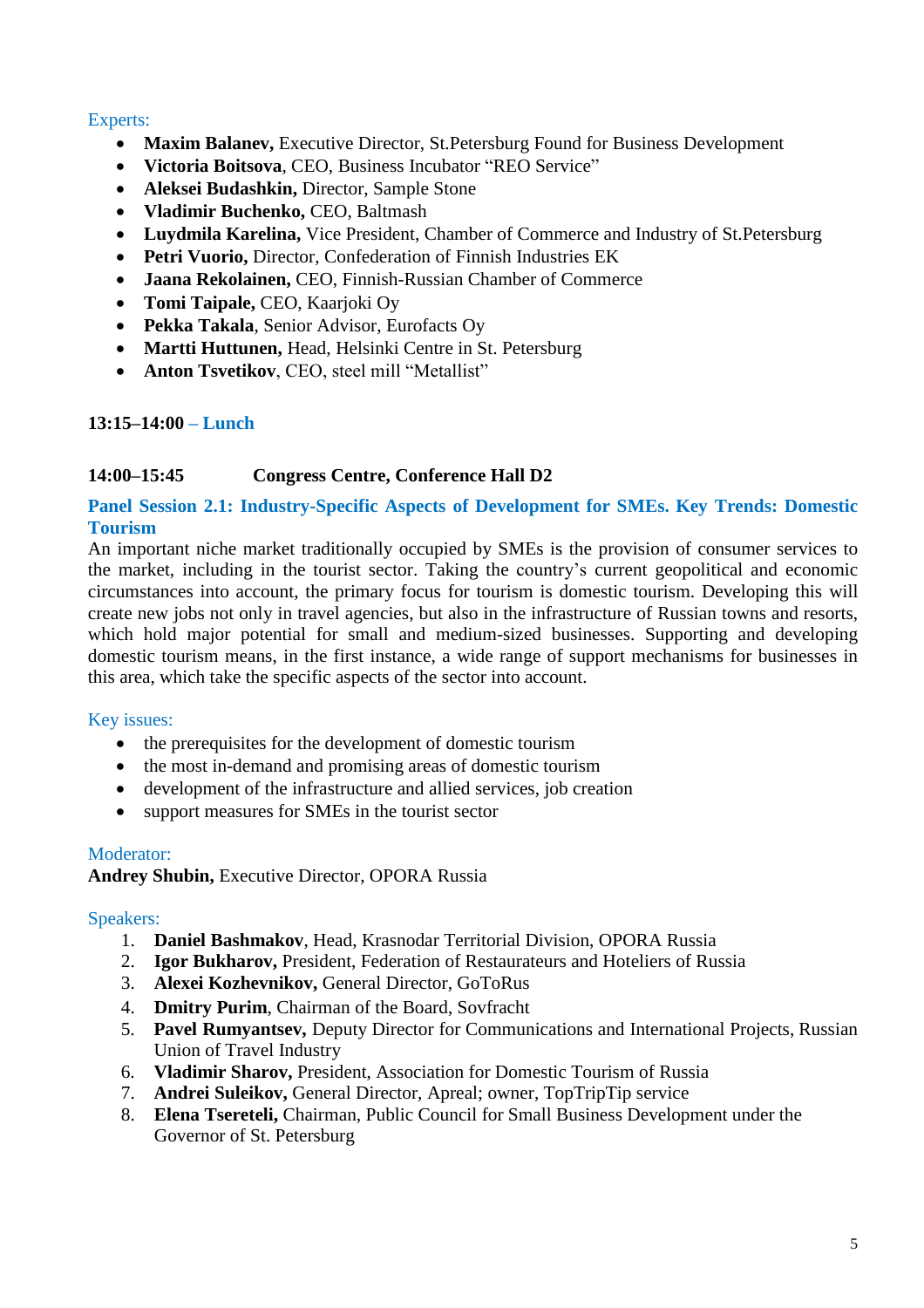# Experts:

- **Alexander Bazykin,** Managing Partner, Heads Consulting
- **Nadezhda Korotovskykh,** General Director, ISGL
- **Alexei Nikitchenko,** General Director, O2Consulting; Vice-President, Group of companies **NISSE**
- **Sergey Vasiliev,** proprietor, UNO Art Centre

# **14:00–15: 45 Congress Centre, Conference Hall D1**

# **Panel Session 2.2: Financial Instruments for Supporting Small and Medium-Sized Businesses**

Lending to SMEs is still one of the more risky types of lending, since small businesses are more susceptible to changes in the market and in demand for their products. Limited access to finance is, according to entrepreneurs, the main difficulty they face. This is also true of the extremely high interest rates on borrowing, the complexity in obtaining long-term loans and the impossibility of obtaining credit for development with deferred repayments. A range of questions must be resolved relating to the improvement of access to finance and to providing small businesses with information about state support measures, including developing an interactive information service about state financial support, offering educational events to improve the financial literacy of entrepreneurs and developing an investment elevator.

# Key issues:

- development of a loans system for small and medium-sized businesses and access to funding
- investment and venture finance
- financial and loans support
- the role of commercial banks

# Moderator:

**Pavel Samiev,** Managing Partner, National Agency for Financial Studies

## Speakers:

- 1. **Natalia Karaseva,** First Deputy CEO, Uniastrum Bank
- 2. **Mikhail Kopeikin,** First Deputy Chief of Staff of the State Duma
- 3. **Maxim Lyubomudrov,** Deputy Director General, Federal Corporation for the Development of Small and Medium-Sized Businesses
- 4. **Mikhail Mamuta,** Head, Service for the Protection of Financial Services Consumers and Minority Shareholders, Bank of Russia
- 5. **Mikhail Oseevskiy,** Deputy President, Chairman of the Management Board, VTB Bank
- 6. **Alexei Shestoperov,** Deputy Director of the Department for Development of Small and Medium Enterprises and Competition, Ministry of Economic Development of the Russian Federation
- 7. **Andrei Sharov,** Vice President, Head, Small Business Development Department, Sberbank
- 8. **Kirill Tikhonov,** Vice-President, Director of the Department for Development of Small and Medium Enterprises, Promsvyazbank
- 9. **Garegin Tosunyan,** President, Association of Russian Banks (ARB)

- **Alexander Lyuboserdov,** General Director ALIR
- **Vladislav Mishin,** CEO, Brio Finance
- **Anna Nesterova,** General Director, IC Center Capital; Member of the Board, Chairman of Expert Council Stock Market Committee, Delovaya Rossiya (Business Russia)
- **Pavel Ponetaykin,** General Director, TRANSET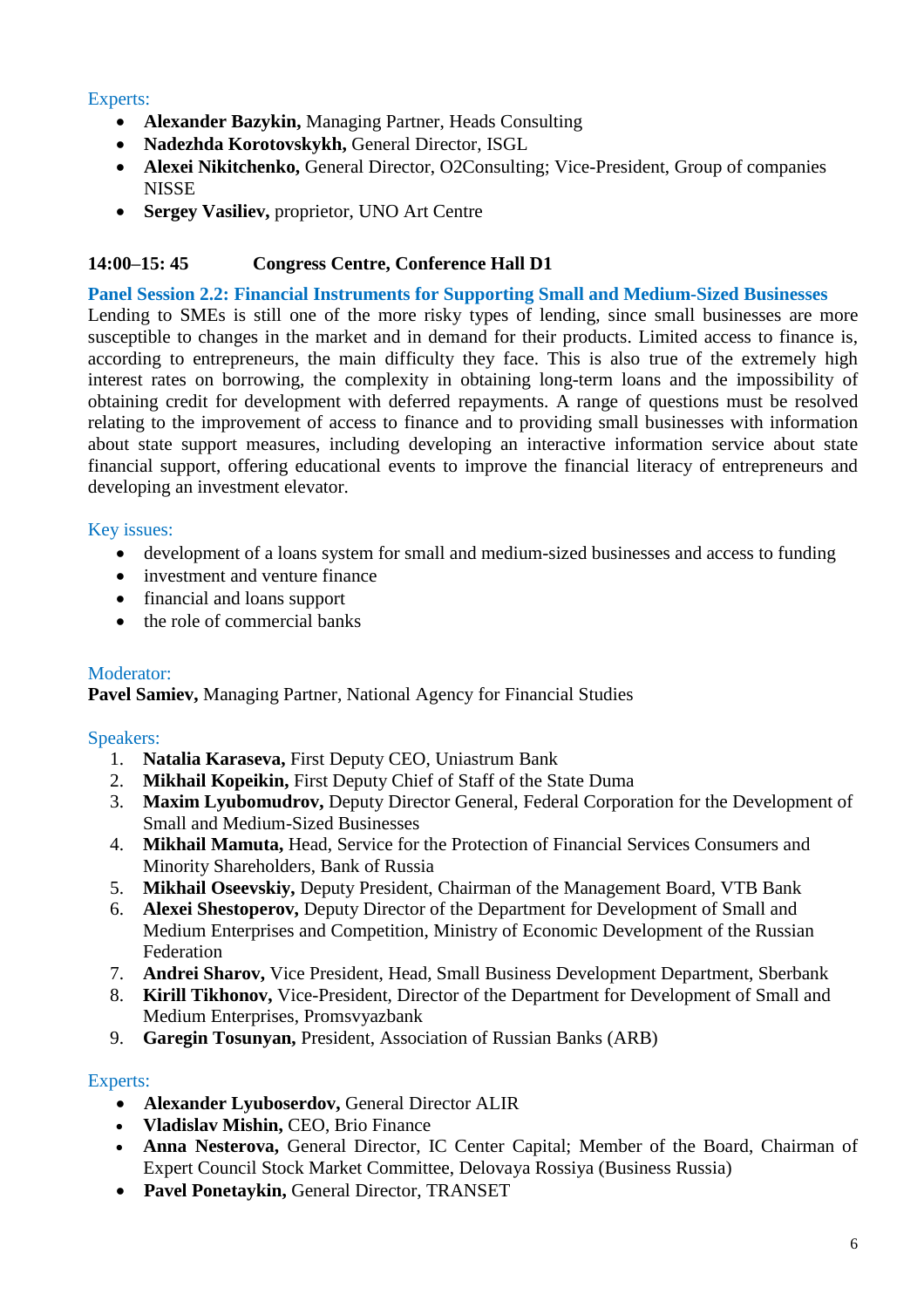# **14:00–15: 45 Congress Centre, Conference Hall D4**

## **Panel Session 2.3: Industry-Specific Aspects of Development for SMEs. Key Trends: Production and Export Potential**

Small and medium-sized businesses can be a significant force not only in the service sector, but also in manufacturing, especially with regard to innovation. It is clear that the impetus to develop in this direction has come from the trend towards import substitution. There is no need, however, to settle for the domestic market alone. Once replacements for foreign products have been created, they must be introduced to foreign markets, improving the Russian economy's competitive edge. The main factor in this process is state support for Russian companies working in the export sector. Today, they face a long list of systemic problems, including the difficulty of establishing partnerships abroad; insufficient information about the criteria products must meet in order to be sold on foreign markets; lack of a qualified workforce; limited access to bank financing; challenges in navigating customs procedures, etc. Other issues that must be addressed include currency control, assistance with promotion, infrastructure support for the export sector (an 'export elevator' system), protection of intellectual property, and technology transfer. To meet these challenges, the Russian Export Center was created in 2015 to serve as a national body designed to integrate export support programmes. In Russia's regions, the Center will rely on the infrastructure created by the Ministry of Economic Development of the Russian Federation to support export-oriented small and medium-sized companies. Successful implementation of these support tools will require two-way communication with companies, conducted effectively via public business associations.

#### Key issues:

- creating demand for the output of SMEs
- supporting innovation
- import substitution as an impetus to develop manufacturing
- developing Russian exports; support tools and mechanisms

#### Moderator:

**Nikolai Dunayev,** Member of the Presidium, OPORA Russia; Director General, Energoservice

## Speakers:

- 1. **Nikita Bantsekin,** Member of the Board, Head of PR and International Cooperation Directorate, Federal Corporation for the Development of Small and Medium-Sized Businesses
- 2. **Kirill Emelyanov**, Deputy Director of the Department for Development of Small and Medium Enterprises and Competition, Ministry of Economic Development of the Russian Federation
- 3. **Victor Ermakov**, Special Representative of the Presidential Commission for Entrepreneurs' Rights
- 4. **Nonna Kagramanyan,** Vice-president, Head of International Activity Directorate, Delovaya Rossiya (Business Russia)
- 5. **Valentina Koryazina,** Head of St.Petrsburg Authority, Federal Tax Service of Russia
- 6. **Dmitry Pishchalnikov,** Chairman of the Board of Directors, Rosset Industrial Frame Meshes
- 7. **Andrey Polyakov,** Regional Development Director, Russian Export Center
- 8. **Dmitry Satin,** Deputy Head, Federal Tax Service of Russia
- 9. **Maxim Tretyakov,** General Director, Elkat

- **Eero Kotkasaari,** CEO, Joutsen Oy; Co-Chair, SME Working Group, Russian-Finnish Intergovernmental Commission for Economic Cooperation
- **Vasily Osmakov,** Director of Strategic Development Department, Ministry of Industry and Trade of the Russian Federation
- **Timo Parmasuo,** Board Member, Meconet Oy; Chairman, SME Group, Group of Finnish Advisers to the Government of Saint Petersburg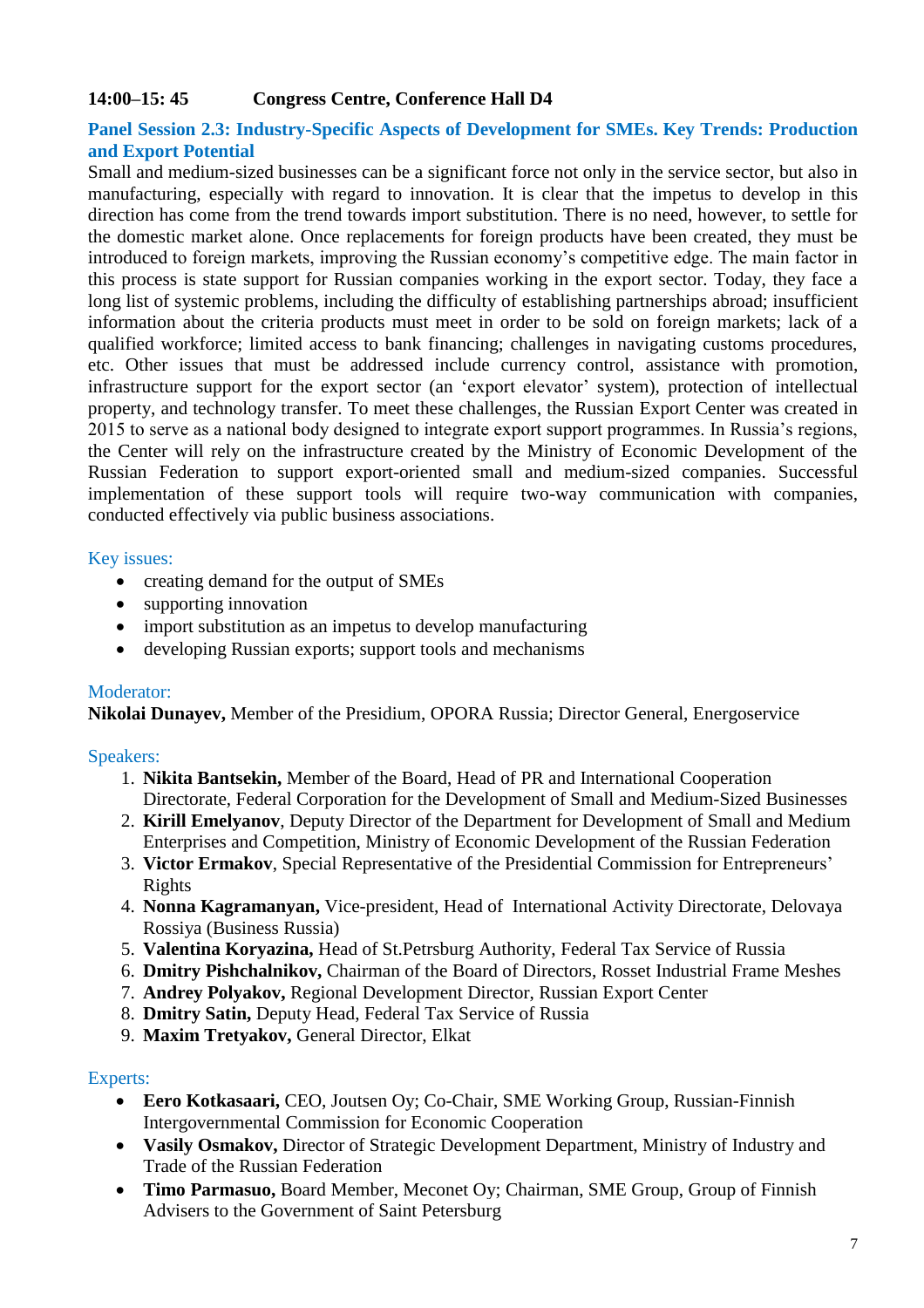**Petr Rodionov,** CEO, GEROPHARM

# **15: 45–16:00 – Coffee break**

## **16:00–18:00 Congress Centre, Conference Hall D1**

## **Plenary session: Small Businesses in High Demand**

The agenda for the plenary session will be based on the key issues which small and medium-sized businesses face today. They will be derived from the themes discussed during the preceding sessions: broadening opportunities for the sale of SME products, improving the competitiveness of SMEproduced goods, investment in SMEs, and improving state regulation with regard to small and medium-sized businesses. Solving these issues will assist in achieving the aims set out in the SME Development Strategy in the Russian Federation to 2030, which will also be presented and discussed during the session.

#### Key issues:

- the SME Development Strategy in the Russian Federation to 2030
- opportunities for the sale of SME products
- improving competitiveness
- creating growth markets
- investment in SME<sub>s</sub>

#### Moderators' briefing

#### Moderator:

**Slava Khodko,** Chairman, North-West Development and Investment Promotion Agency; Member of the Investment Council under the Chairman of the State Duma of Russia

#### Speakers:

- 1. **Anatoly Aksakov,** Chair of the State Duma Committee on Economic Policy, Innovative Development, and Entrepreneurship
- 2. **Konstantin Basmanov,** Chairman of the Management Board, Vozrozhdenie Bank; presidium member, OPORA Russia
- 3. **Alexander Braverman,** CEO, Federal Corporation for the Development of Small and Medium-Sized Businesses
- 4. **Elena Dybova,** Vice President, Chamber of Commerce and Industry of the Russian Federation
- 5. **Oleg Fomichev,** Deputy Minister of Economic Development of the Russian Federation
- 6. **Alexander Kalinin,** President, OPORA Russia
- 7. **Sergey Movchan,** Vice Governor of St. Petersburg
- 8. **Anatoly Popov,** Senior Vice-President, Curator of the Corporate Business Unit, Sberbank
- 9. **Alexey Repik,** President, Delovaya Rossiya (Business Russia)
- 10. **Boris Titov,** Presidential Commissioner for Entrepreneurs' Rights
- 11. **Dmitry Tulin,** First Deputy Governor, Bank of Russia

- **Nikolai Belozerov,** General Director, BEN
- **Alexander Fedotov,** General Director, KONSTANTA
- **Anton Mamayev,** General Director, Piter Trust Investment Company